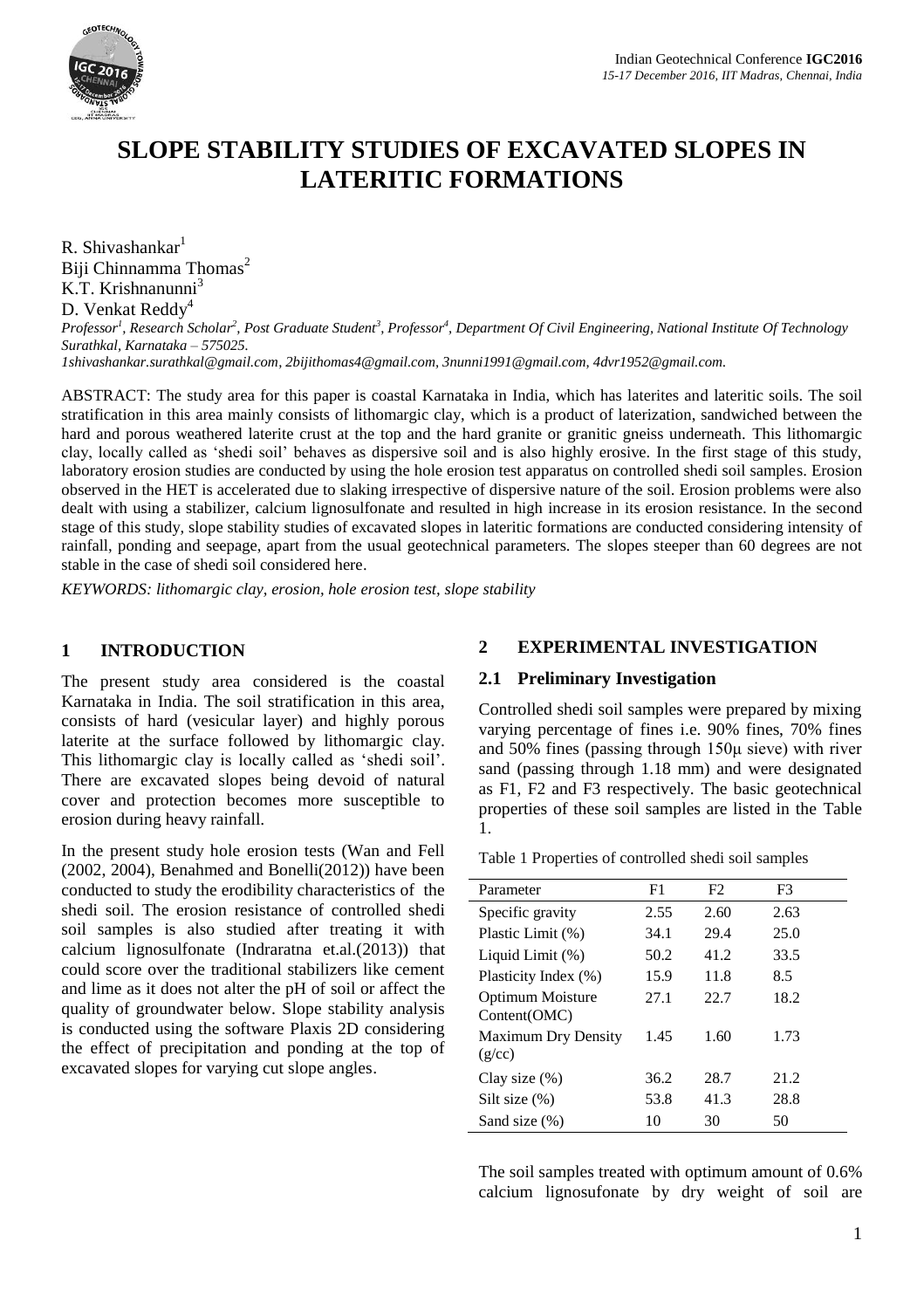referred as F1T, F2T and F3T respectively. The optimum amount of lignosulfonate to be added was found from the UCC tests conducted in the laboratory. A series of hole erosion tests were then performed on both treated and untreated samples to measure their erodibility.

### **2.2 Hole Erosion Test**

### 2.2.1 *Experimental Setup*

The HET assembly comprises of three parts i.e. the upstream water tank, eroding unit and the downstream water tank. The eroding unit comprises of three chambers: a) inlet chamber b) erosion chamber c) outlet chamber.

The inlet and the outlet chambers are made up of an acrylic tube of 8cm diameter and 8cm length and are connected to the upstream and downstream tanks respectively. They are also connected to standpipes to measure the hydraulic gradient. The erosion chamber consists of a MS split mould of 8.3cm diameter and 16cm length. The entire eroding unit were kept inside an acrylic tank of size 60cm x 40cm x 40cm which acts as the downstream tank. All the three chambers of the eroding unit are connected together by using steel plates (having 6mm hole drilled at the centre) which in turn are connected by steel rods.

#### 2.2.2 *Specimen preparation*

Test specimens were prepared at maximum dry density and optimum moisture content of the untreated soil. The treated samples were prepared by the addition of 0.6% of lignosulfonate (LS). The LS is first mixed with water and then added to the dry soil. Both the treated and untreated samples were then kept for curing in a desiccator for 7 days.

#### 2.2.3 *Procedure*

A hole of 6mm diameter was predrilled along the central longitudinal axis of the soil sample. The sample is then placed into the test apparatus in which water flows through the hole under a constant hydraulic head for up to 45 minutes. The flow rate is measured at the downstream side of the apparatus and at different time intervals during the test until 45 minutes from the initiation of the erosion. This may have to be continued more depending on the level of flow rate and the progression of piping. Simultaneously, the pressure drop is also monitored to obtain the hydraulic gradient with time as the downstream head is continuously rising because of accelerating flow rate.

The specimen of eroded soil is then retrieved out of the apparatus and melted paraffin is poured into the eroded hole. After the paraffin solidifies, the specimen is cut out and the paraffin is carefully extracted. This paraffin

represents the shape of the final eroded hole. The volume of the paraffin is used for the calculation of the final average radius of the eroded hole and the total eroded mass of dry soil during the test.

### 2.2.4 *Results*

The hydraulic shear stress in case of sample F1 has shown to reach a value more than 200kPa. It can be noted that as the percentage of fines increased from about 50 to 90%, the eroded mass has increased about 10 times under the corresponding test head conditions and compaction level (relative compaction = 100%)(Table 2). This could be due to the presence of high amounts of silt in the fines of shedi soil which is easily eroded even under low hydraulic shear stresses.

In the case of treated specimens, it has been found that all the samples have shown resistance to erosion after treating it with optimum amount of 0.6% of LS. There has been considerable improvement especially in case of F1 sample as F1T sample showed very little erosion (3g). It is also noted that the lignosulfonate treatment is effective when there are large quantity of fines, and especially clay. In the case of F3 sample there was good binding that occurred between the coarse sands and fine fraction as the fines have filled the spaces between the coarse particles and good interlocking is obtained when compacted at maximum dry density and optimum moisture content. The cumulative masses eroded and final hole diameters of both treated and untreated samples are shown in Table 2.

Table 2 Cumulative mass eroded and final hole diameter of both treated and untreated samples

| Sample         | Cumulative mass | Final        |
|----------------|-----------------|--------------|
|                | eroded(g)       | diameter(mm) |
| F1             | 106             | 25           |
| F <sub>2</sub> | 18              | 11.3         |
| F3             | 9.5             | 8.9          |
| F1T            | 3               | 7.2          |
| F2T            | 8.26            | 7.5          |
| F3T            |                 | 8            |



Fig. 1 Erosion rate v/s hydraulic shear stress for F1 sample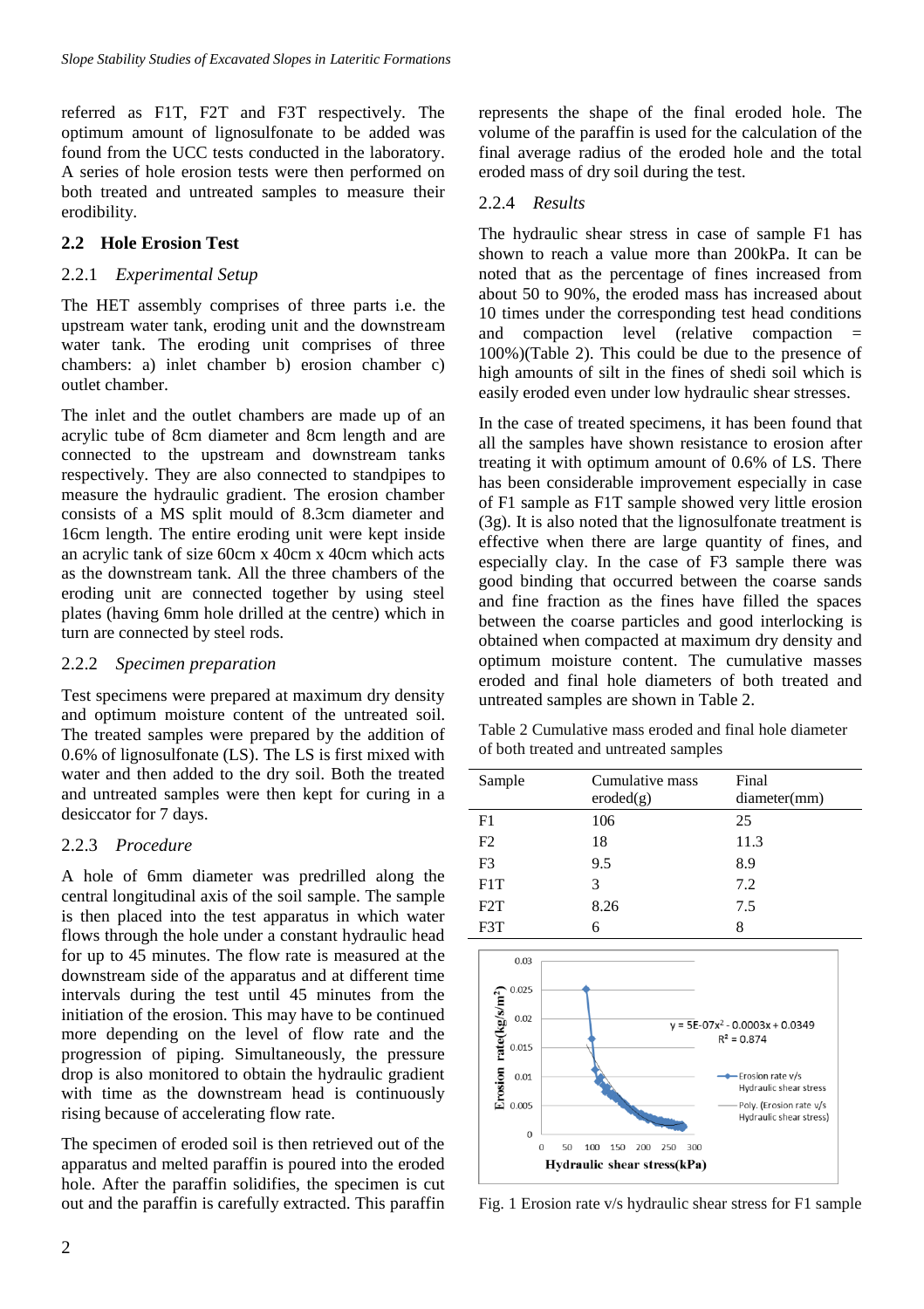For both treated and untreated samples the decrease in erosion rate with increasing hydraulic shear stress (Fig. 1) suggests that critical shear stress has not been exceeded or the applied hydraulic shear stresses are still below the critical stress necessary to initiate progressive erosion. The cumulative mass eroded with time indicated that erosion has decreased with the decrease in the percentage of fines. However the mechanism of erosion has been complicated and further accelerated by slaking. Slaking is the breakdown of unconfined soil after exposure to air and subsequent immersion in water and no external confining pressure is assumed to act over the soil prior to immersion. One of the important characteristics associated with slaking is that it can occur under low hydraulic shear stresses. The F1 sample showed considerable slaking along with dispersion.

### **3 NUMERICAL ANALYSIS ON EXCAVATED SLOPES CONSIDERING PRECIPITATION AND PONDING**

The analysis is conducted to simulate a situation in excavated slope that occurs during the months of heavy rainfall during which the slope becomes fully saturated. The slope comprises of laterite for the top 3m, underlain by lithomargic clay for a depth of 8m and a hard rock (granitic gneiss) below it. Ponding for a considerable width and for varying depths (i.e. 1m, 2m and 3m respectively), each for a period of 3 days are considered. The cut slope angles for the excavated slope were varied as 50, 60 and 70 degrees with the ponding situation described above was separately analysed. Fig 2 shows the geometric profile of the slope.

The kind of calculation used for this study is fully coupled flow deformation analysis (Hamdhan and Schweiger (2011)) in which the full interaction between deformations, consolidation and groundwater flow are solved simultaneously in the same phase. The safety analysis is carried out by phi-c reduction method. The slope was analysed as a plane strain model and Mohr-Coulomb model is selected as the material model. Table 3 shows the properties assigned for laterite and shedi soil respectively.



Fig. 2 Geometric profile of the slope

Table 3 Properties of laterite and shedi soil

| Properties                              | Laterite            | Shedi soil       |
|-----------------------------------------|---------------------|------------------|
| Young's Modulus                         | 40000kPa            | 10000 kPa        |
| Poisson's Ratio( $\mu$ )                | 0.33                | 0.33             |
| Cohesion(c)                             | 35 kPa              | $27$ kPa         |
| Angle of internal<br>friction( $\phi$ ) | $30^\circ$          | $20^{\circ}$     |
| Material type                           | Drained             | <b>Undrained</b> |
| Hydraulic Conductivity(k)               | $0.1 \text{ m/day}$ | $0.00321$ m/day  |
|                                         |                     |                  |

### **3.1 Defining the Calculation Phases**

The calculation phase has been divided into 4 phases to simulate the situation for a particular geometry with fixed slope angle.

### 3.1.1 *Initial Phase*

The initial phase was defined with the excavated slope geometry and assuming the slopes are almost fully saturated during the months of June and July in the district. Initial stresses are generated in this phase using the gravity loading.

# 3.1.2 *First Phase/Precipitation Phase*

In this phase, precipitation is brought into picture on a fully saturated slope. To simulate this, infiltration rate was applied at each of the surface boundaries. The effect of rainfall for a period of 3 days was given. On the sloping surface, precipitation is modelled perpendicular to the surface and a value qcosθ is applied where  $\theta$  is the angle of slope and q the infiltration rate on a horizontal surface (i.e.  $\theta = 0$ ). At first, surface ponding effects on the horizontal ground surface is neglected considering the porous and free draining nature of the laterite soils, the water might easily move out through the sloping part rather than accumulating over the surface.

# 3.1.3 *Second Phase(1m ponding)*

In the second phase, the effect of ponding is introduced along with the precipitation. Ponding was provided for a depth of 1m at a distance of 2m from the crest for a period of 3 days.

### 3.1.4 *Third Phase(2m ponding)*

The procedure was repeated with ponding depth increased to 2m. The analysis was carried out for the next 3 days.

### 3.1.5 *Fourth Phase(3m ponding)*

This is the last and final phase in which the ponding depth almost covers whole of the top lateritic layer i.e 3m and the effect on the slope stability was carried out as done in other phases. It is to be noted that all these